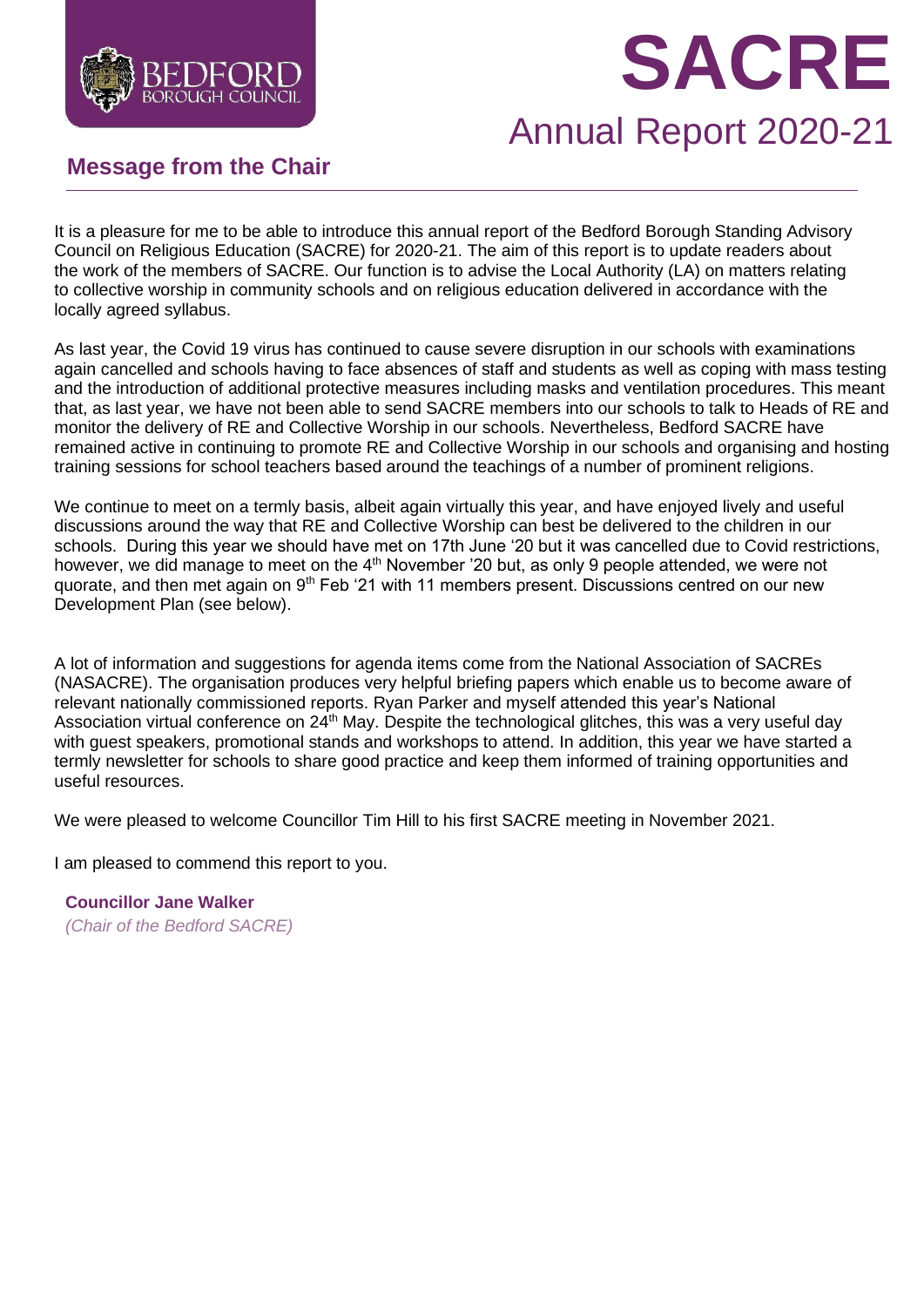# **Bedford Borough RE Examination Results in 2020**

# **Religious Studies: Exam: GCSE**

#### **Religious Studies: Exam: A Level (A2)**

Due to the Covid19 situation, there were no examinations this year at either of these levels.

*Cllr Jane Walker (Chair of SACRE)*

#### **SACRE Development Plan 2021-**

#### **22**

A new Development Plan has been agreed by SACRE which includes work on reviewing the agreed Syllabus 2018-2023. REToday relaunched the new syllabus at the end of March 2021 with a training session to local schools. Attendance was impressive with 44 attendees over the 3 sessions. In addition, we also were able to put on some training in February which gave an overview of teaching the syllabus and preparing for Ofsted. This session was run by Ryan Parker, RE and Christian Ethos Adviser for the Diocese of St Albans and was well attended by local RE teachers.

#### **Training for Teachers**

SACRE has also arranged, in partnership with RE Today, an extensive and on-going teacher training programme on the basis of surveys undertaken with all teachers. Training courses on various religions are offered each term, currently as virtual sessions, and an RE Local Group meets virtually each term, hosted by Ryan Parker.

#### **Queens Park Faith Tour**

Bedford Borough SACRE promote and fund the uplift costs of Queens Park Faith Tours for Bedford Borough Schools.

Each year, as part of the SACRE Development Plan, we agree to subsidise by £50 each Bedford Borough community school's visit to the Queens Park Faith Tour.

We are very fortunate to have such a wellestablished faith tour in the town, which promotes racial harmony, develops understanding between faiths and builds excellent community cohesion. The Queens

Park Faith Tour has been recognised as a centre of excellence, attracting a wide variety of schools from Bedford and across the Herts/Bucks/Cambs/Northants areas, where many children come from a mono-cultural area and do not have the wonderful multi faith educational facility that is on offer in Queens Park.

A tour for up to 60 children includes visits of one hour each to the Gurdwara, the Mosque and a church. The payments are divided four ways, between the 3 places of worship, and Faith in Queens Park, the overarching charity which runs Faith Tours. The cost of a tour is normally £150 but Borough Maintained schools, being subsidised by SACRE, pay just £100.

Again, due to the Covid situation, the Queen's Park Faith Tour was put on hold for schools in the Borough.

#### **Support for Schools**

Members of SACRE normally carry out school visits and hope to re-start these in 2022, Covid restrictions permitting.

SACRE also promote and fund up to 5 Borough schools for 50% of the costs of RE Quality Mark accreditation

### **Collective Worship**

In April 2021, SACRE undertook a survey in our schools to find out about the delivery of Collective Worship. Fourteen schools sent in replies to the survey and the findings show that there are differing approaches across our schools. Only one school had any requests to withdraw children from CW and none had considered applying for a Determination.

#### **Support for SACRE**

SACRE wishes to express its appreciation for the support given by Bedford Borough in terms of funding for SACRE's work and for enabling the Council to benefit from the services of Jeremy Welch from Members' Services and Ian Lindsay from the School Improvement Team.

**Your comments on any aspects of SACRE's work and areas of interest are welcomed. Please contact: Jeremy Welch** *Clerk to Bedford Borough SACRE* **c** 01234 228903 <sup>@</sup> **Jeremy.welch@bedford.gov.uk**